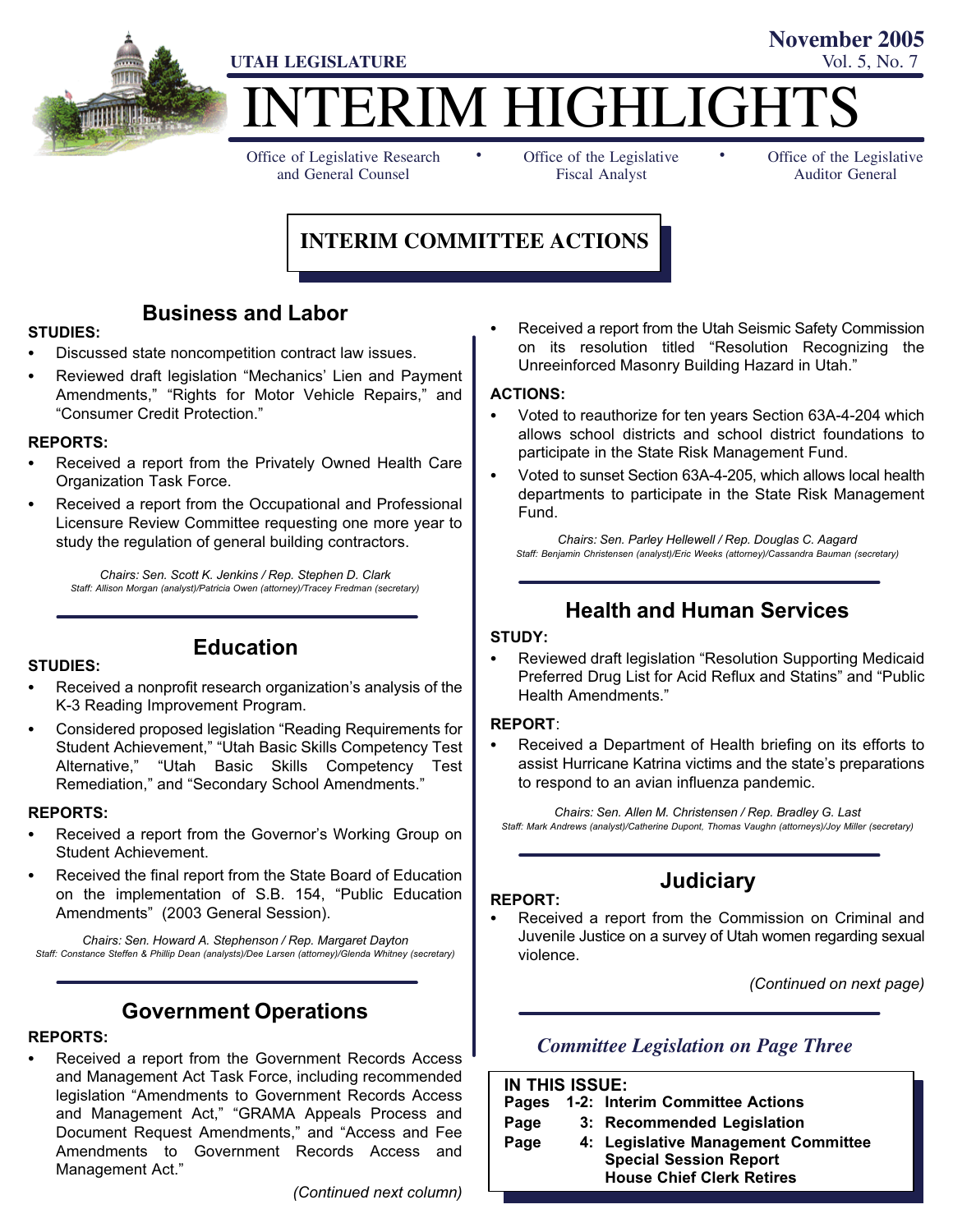- - Received a report from the Child Welfare Legislative Oversight Panel recommending proposed bills "Child Protection Amendments," "Child Welfare - Licensing and Management Information Systems," Child Welfare Revisions," "Office of Child Welfare Parental Defense Amendments," and "Utah Child Abuse Prevention Board."
- - Heard from the Families, Agencies, and Communities Together and Youth At Risk Council regarding a rewrite of Utah Code Title 63, Chapter 75, Families, Agencies, and Communities Together and Youth At Risk Act.

Chairs: Sen. David L. Thomas / Rep. James A. Ferrin Staff: Jerry Howe (analyst)/Esther Chelsea−McCarty (attorney)/Cassandra Bauman (secretary)

# Law Enforcement and Criminal Justice

# REPORTS:

- - Discussed expansion of the DNA database to include all class A misdemeanors and to increase the fee for testing.
- -Received the Dispatch Services Subcommittee update.

## ACTIONS:

- - Requested a preliminary feasibility study from the UDC (Utah Department of Corrections) on two privately operated facilities.
- - Directed the staff to send a letter to Utah's congressional delegation requesting continued federal funding of DNA specimen testing.
- -Encouraged legislation addressing mortgage fraud issues.

Chairs: Sen. D.C. Buttars / Rep. DeMar "Bud" Bowman Staff: Stewart Smith (analyst)/Susan Creager Allred (attorney)/Wendy Bangerter (secretary)

# Natural Resources, Agriculture, and Environment

## STUDY:

-• Discussed proposed legislation "Groundwater Management Plan" and "Water Issues Task Force."

# ACTION:

-Recommended that the "Guiding" Principles and Recommendations" sections of the Energy Policy Work Group Report be incorporated in legislation.

Chairs: Sen. Thomas V. Hatch / Rep. Roger E. Barrus Staff: Brian Allred (analyst)/John Fellows & Emily Brown (attorneys)/Joy Miller (secretary)

# Political Subdivisions

# REPORTS:

- - Received from the Tax Reform Task Force a summary of proposed legislation regarding redevelopment agencies.
- -Received the Quality Growth Commission's annual report.
- - Received recommendations from the Highway Jurisdictional Transfer Task Force.

## ACTION:

- Voted to continue the Special Districts Subcommittee during the 2006 interim.

Public Utilities and Technology

## REPORTS:

- - Received an update from the Division of Emergency Services regarding preparation for state energy emergencies.
- - Received a progress report from the Energy Policy Working Group. Directed staff to prepare legislation based on the working group´s recommendations.
- - Received a report from Dr. Laura Nelson, Governor´s Energy Policy Advisor, regarding her assignments and budget.
- - Received a report from the Government Records Access and Management Act Task Force recommending draft legislation "Amendments to Government Records Access and Management Act," "GRAMA Appeals Process and Document Request Amendments," and "Access and Fee Amendments to Government Records Access and Management Act."
- - Received a report on the use of alternative fuel vehicles in the state vehicle fleet, and resulting energy savings.

Chairs: Sen. Gregory S. Bell / Rep. Sheryl L. Allen Staff: Richard North (analyst)/Christopher Parker (attorney)/Phalin Flowers (secretary)

# Revenue and Taxation

#### REPORTS: -

 Received a report from the Utah Tax Review Commission regarding its review of: 1) several aspects of the state´s individual income tax laws; and 2) sales and use tax exemptions.

Chairs: Sen. Curtis S. Bramble / Rep. Wayne A. Harper Staff: Bryant Howe & Phillip Dean (analysts)/Rebecca Rockwell & Angela D. Oakes (attorneys) Phalin Flowers (secretary)

# Transportation

#### REPORT:

- Received a report from the Highway Jurisdictional Transfer Task Force outlining its studies and recommendations.

#### ACTION:

-

 Voted to encourage legislation enabling public−private partnerships for financing transportation projects.

Chairs: Sen. Sheldon L. Killpack / Rep. Joseph G. Murray Staff: Mark Steinagel (analyst)/Shannon Halverson (attorney)/Tracey Fredman (secretary)

# Workforce Services & Community and Economic Development

#### REPORTS:

- -Received the final report from the Tourism Task Force.
- -Received a report from the Motion Picture Incentive Fund.

Chairs: Sen. John W. Hickman / Rep. David N. Cox Staff: Art Hunsaker (analyst)/Jim Wilson (attorney)/Glenda Whitney (secretary)

Chairs: Sen. Carlene M. Walker / Rep. Brad L. Dee Staff: Joseph Wade (analyst)/Robert Rees (attorney)/Wendy Bangerter (secretary)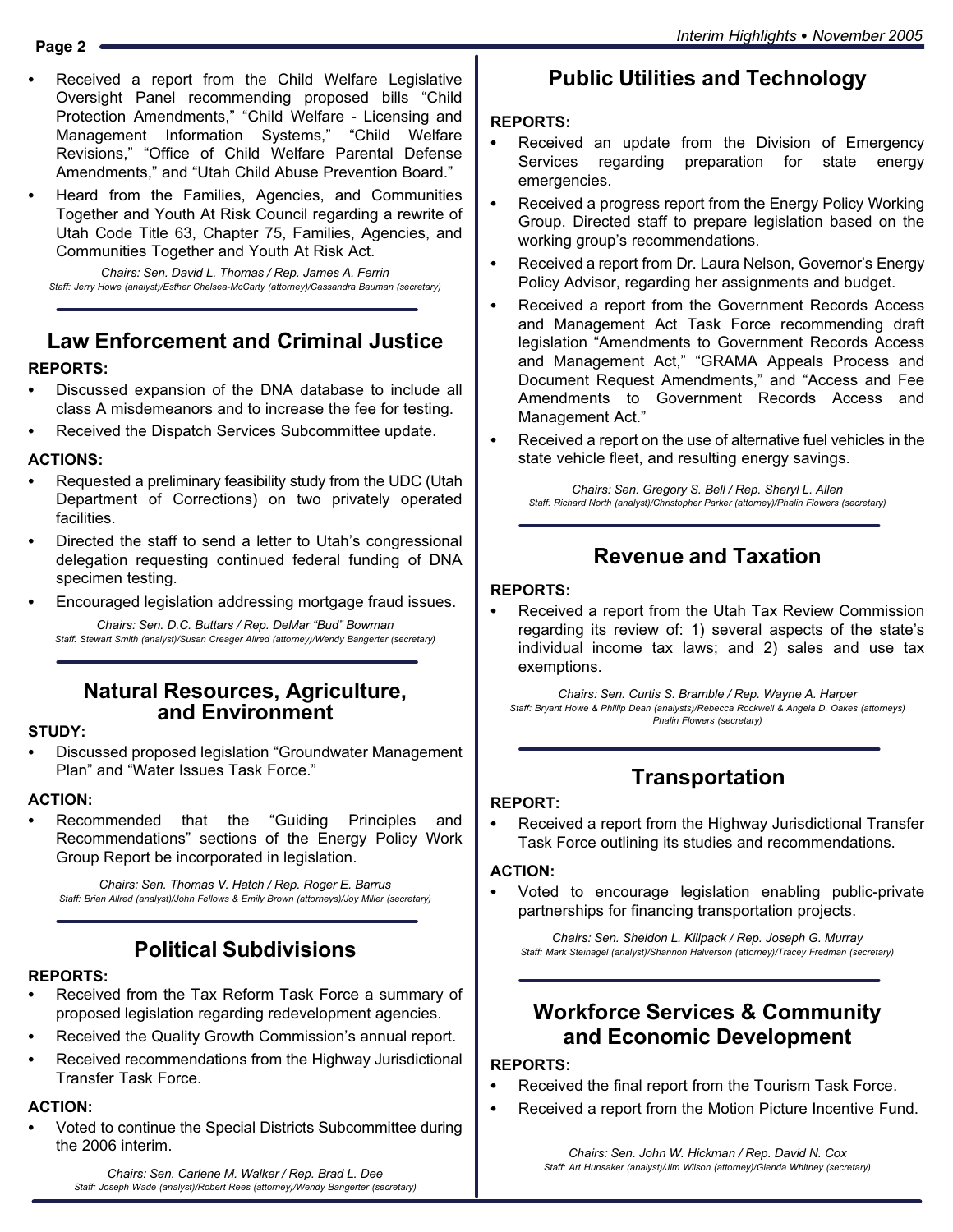# **2005 INTERIM COMMITTEES' RECOMMENDED LEGISLATION**

#### Business and Labor

#### \*Filing Liens

- Insurance Department − Sunset Amendments and Revisions
- \*Insurance Related Investment Amendments
- \*Insurance Reports, Tables, and Examination Amendments
- \*Life Insurance and Annuity Law Amendments
- \*Resolution Supporting Congressional Action on the Deductibility of Medical Expenses

#### **Education**

Care of Students with Diabetes in Schools Repeal of Exemption from Nonresident Tuition

#### Government Operations

- Common Polling Places Amendments
- Early Voting
- Election Code Revisions
- Electronic Meeting Amendments
- Open and Public Meetings Act Revisons
- Open Meetings Law Amendments
- Provisional Ballot Amendments
- \*Repeal of Utah Digital Signature Act
- Revisions to Open and Public Meetings Law

#### **Health and Human Services**

- \*Amendments to Indoor Clean Air Act
- \*Child Welfare˘Licensing and Management Information **Systems**
- \*Child Welfare Revisions
- Health and Human Services Sunset and Reporting Amendments
- \*Medicaid Dental Reimbursement Amendments
- \*Office of Child Welfare Parental Defense Amendments
- \*Pilot Program for the Provision of Services for People with Disabilities
- \*Utah Child Abuse Prevention Board

#### **Judiciary**

- \* Civil Antitrust Amendments
- \* Divorce Education Amendments
- \* Emancipation of a Minor
- Marriage Preparation Education

#### Law Enforcement and Criminal Justice

\*Domestic Violence and Dating Violence Amendments \*Weapons Amendments

#### Natural Resources, Agriculture, and Environment

- \*Bear River Development Act
- \*General Fund Surplus Appropriation for Water Development Projects

(Continued next column)

\*Lake Powell Pipeline Development Act \*Water Reuse Amendments

#### Political Subdivisions

\*Local Government Amendments \*Township Amendments

#### **Public Utilities and Technology**

- Notice Requirements For Budget Transfers From Utility Funds
- \*Renewable Energy Tax Credit
- \*Utility Improvement Districts Revisions
- Utah International Trade Commission

#### Revenue and Taxation

- \* Apportionment of Business Income to Utah
- \* Gross Receipts Tax Amendments, Repeal, and Public Utility Tariffs
- \* Local Option Sales and Use Tax Distribution Amendments
- \* Property Tax Circuit Breaker Qualifying Limits
- \* Resolution Regarding Property Tax on Personal Property
- \* Sales and Use Tax Exemption for Isolated or Occasional Sales
- \* Sales and Use Tax Exemption for Sales of Certain Agricultural Products
- \* Sales and Use Tax Exemption for Semiconductor Fabricating, Processing, Research, or Development Materials
- \* Sales and Use Tax Exemption Telecommunications
- \* School Districts Limited Amendments to Truth in Taxation
- \* Sales and Use Tax Exemption for Transportation
- Tax on Insurance Premiums

#### Transportation

Commercial Driver License Amendments

Commercial Driver Training School Act Amendments

- \* Driving Under the Influence Amendments
- \* Highway Transfer Process Amendments
- Identification Card Expiration Amendments
- \* State Highway Amendments
- Uninsured Motorist Identification Database Program Amendments

#### **Workforce Services and Community and Economic** Development

\*Department of Community and Culture Amendments Employment Security Amendments

- \*Expenditures for Tourism, Recreation, Cultural, and Convention Facilities and Activities
- \*Office of Museum Amendments
- \*Preservation of and Access to State Publications
- \*Public Assistance Amendments

Unemployment Compensation − Social Security Offset

# **Page 3**

# *\* Bills recommended at the November interim meeting*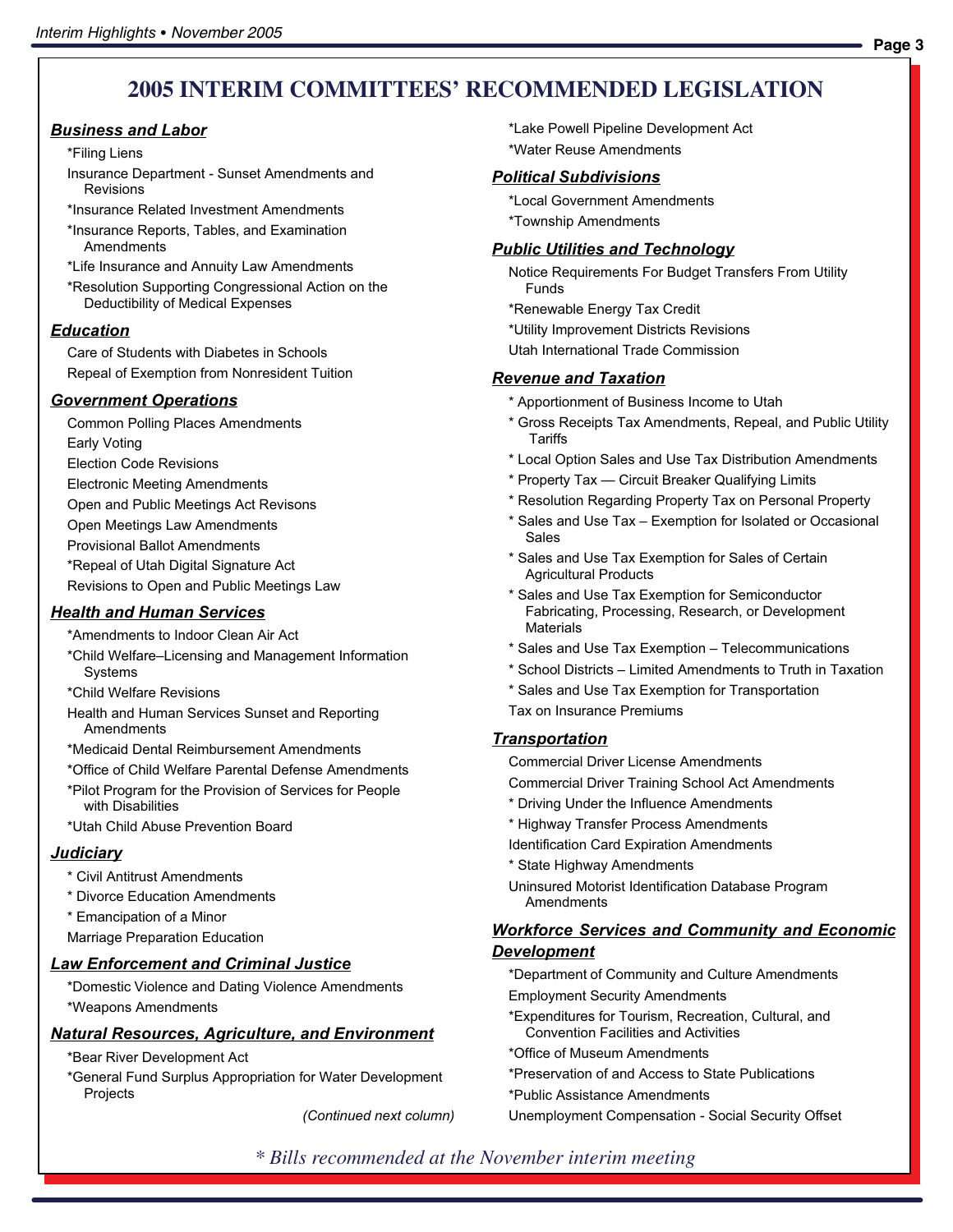#### LEGISLATIVE MANAGEMENT COMMITTEE **2005** SECOND SPECIAL SESSION

#### REPORTS:

- - Heard from the Utah Department of Transportation on the Legacy Parkway settlement agreement.
- - Received a report from the Natural Resources, Agriculture, and Environment Interim Committee regarding the results of the study required by H.B. 308 "Archeological Resources Amendments" (2005 General Session).
- - Received a report from Gay Taylor, Legislative General Counsel, that the subpoenas requiring Representative David Clark to testify in the UPEA lawsuit were quashed in the Third District Court based on the speech and debate clause testimonial privilege.

#### ACTIONS:

- - Approved payment of per diem and expenses of legislators who attended one of the briefing meetings on Legacy Parkway settlement agreement held on both November 7 and November 8, 2005.
- - Approved the request from the Legislative Process Committee that all appropriations subcommittees meet on the same day before the 2006 General Session to begin budget deliberations. This request is a result of the Executive Appropriations Committee's approval of proposed legislation that would, by rule, require the Legislature to pass base budget bills by the tenth day of the General Session.
- - Approved the requests from the following interim committees or appropriations subcommittees for additional meetings:
	- - Revenue and Taxation Interim Committee for one meeting on November 30, 2005;
	- - Health and Human Services Appropriations Subcommittee for one meeting on December 6, 2005;
	- - Transportation, Environmental Quality, and National Guard Joint Appropriations Subcommittee for one meeting in November 2005; and
	- - Higher Education Appropriations Subcommittee for one meeting on November 10, 2005.
- - Approved the recommendation presented by Representative David Clark on behalf of the Legislative Automation Committee and the Utah Technology Commission to purchase BlackBerrys for legislators and legislative staff.
- - Approved, with one amendment, the drafting of a sunset act and reauthorization bill that would include the interim committees' recommendations.



**Office of Legislative Research and General Counsel** House Building, Suite W210 · Salt Lake City, UT · 84114 (801) 538−1032

**Office of the Legislative Fiscal Analyst** House Building, Suite W310 · Salt Lake City, UT · 84114 (801) 538−1034

**Office of the Legislative Auditor General** House Building, Suite W315 • Salt Lake City, UT • 84114 (801) 538−1033

the legislative offices or visit our website at: www.le.utah.gov For more information about legislative activities, contact one of

the legislative offices or access our website at: www.le.utah.gov Editors: Susan Creager−Allred & Stewart Smith *Editors: Susan Creager Allred & Stewart E. Smith*

Governor Huntsman called the Legislature into special session on November 9, 2005 to consider a concurrent resolution approving a proposed settlement agreement involving the construction of Legacy Parkway. Approval of the settlement agreement required consideration of a related bill allowing the Utah Department of Transportation to restrict large truck traffic on Legacy Parkway.

The Legislature passed HCR 201 "Resolution Approving Legacy Parkway Settlement Agreement," and SB 2001 "Limitation of Trucks on Legacy Parkway."

## LEGISLATURE HONORS HOUSE CHIEF CLERK CAROLE E. PETERSON AT RETIREMENT

The House of Representatives recognized the service of Carole E. Peterson, Chief Clerk of the House for over 20 years, during its special session held November 9th. An employee of the House for over 30 years, Carole plans to retire November 15th.

In a unanimous House resolution Carole was honored for her "tireless and unselfish service" that "has made the state of Utah, the Utah Legislature, and particularly the Utah House of Representatives stronger, more open, and more effective servants of Utah's citizens." The resolution cited her fairness and impartiality, her administrative skill, and her commitment to the House and its role as a vital institution.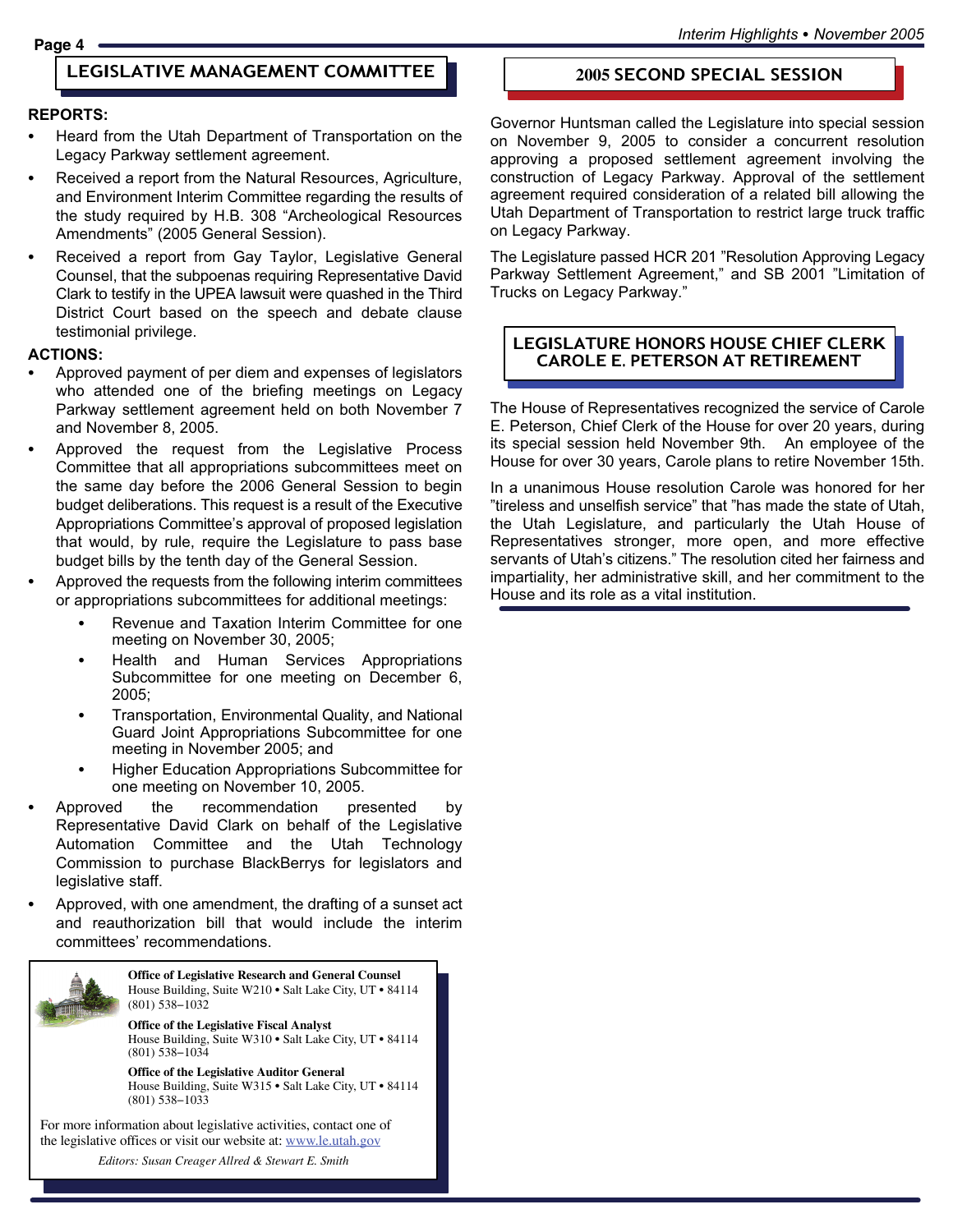

# FISCAL HIGHLIGHTS

DIRECTOR

# **EXECUTIVE APPROPRIATIONS COMMITTEE**

CO-CHAIRS:

SENATOR LYLE HILLYARD - REPRESENTATIVE RON BIGELOW

**Report:** Executive and Judicial Compensation Commission Recommendations

**Summary:** Spencer Pratt, Office of the Legislative Fiscal Analyst, presented the Commission's report to the committee in place of John T. Nielsen, Chairman, who was unable to attend the meeting. The EJCC makes recommendations for three groups: elected officials, appointed officials, and the judiciary.

The EJCC recommends that the Governor's salary should first be established and the salaries of the remaining elected officials be set in accordance with a fixed percentage of the Governor's salary. The Commission recommends that the salaries of the Lieutenant Governor, State Auditor, and State Treasure all be set at 85 percent of Governor's salary. The Attorney General's salary is currently established at 95 percent of the Governor's salary.

The EJCC recommends that the current salary range structure for appointed officials be retained and that these salary ranges be increased by 5.5 percent. This adjustment allows the Governor latitude in setting actual salary levels for Cabinet members.

Based on information brought to the Commission, the recommendation for the judiciary is a salary increase of 7 percent per year over the next three years for District Court Judges; with other judicial salaries being based on that level. This increase would help reverse the trend of less qualified and/or younger applicants for judicial positions.

**Staff Contacts:** Spencer Pratt & Juliette Tennert

# **UPCOMING MEETINGS**

- Public Education November 16, 2005<br>
Staff Contacts: John Massey & Jonathan Ball 8:00 a.m. - W135 State Capitol Complex Staff Contact: Ben Leishman & Mike Kjar **\*\*Please Note the Early Start Time\*\***
- Transportation and Environmental Quality November 22, 2005 1:00 p.m. - State Capitol Complex Staff Contact: Mark Bleazard
- Health and Human Services December 6, 2005 9:00 a.m. - W125 State Capitol Complex Staff Contacts: Debbie Headden & Bill Greer

**Report:** Utah Retirement Systems and Public Employees Health Plan

**Summary:** Robert Newman, director of the Utah Retirement Systems gave a brief presentation about historical increases in the retirement rate. He then indicated that all of the state retirement plans will require a rate increase for FY 2007 and noted the main reason for the increase was low returns on investments over a rolling five year average. Costs for this increase are still being calculated and the 2006 Legislature will consider the amounts required for funding these increases.

Linn Baker, director of the Utah Public Employees Health Plan noted that an increase of 10.41% will be required in FY 2007. There will not be an increase in the dental rates. Mr. Baker discussed some options for consideration that could reduce the costs of health coverage and/or reduce the amount of state funding required. Costs for this increase are still being calculated and the 2006 Legislature will consider the amounts required for funding these increases.

#### **Staff Contact:** John Massey

**Report:** Significant Factors Driving Agency Budget Requests

**Summary:** Legislative Fiscal Analyst, John E. Massey, presented a compilation of Significant Factors Driving Agency Budget Requests for fiscal year 2006 supplementals and fiscal year 2007. The document introduced by Mr. Massey includes items mandated by statute or the state Constitution, items historically funded in the past few fiscal years, and other potential funding items. Mr. Massey's report does not include all agency budget requests, but all requests will be heard by individual subcommittees prior to or during the 2006 Legislative General Session.

#### **Report:** Intent Language

**Summary:** In the June meeting of the Executive Appropriations Committee, EAC chairs asked legislative staff to prepare a list of intent language historically included in appropriations bills that may be better suited for statute. John Massey put forth a document listing intent statements that the Office of the Legislative Fiscal Analyst recommends be written into law. The list will be reviewed by appropriations subcommittees for further action.

**Staff Contacts:** John Massey & Jonathan Ball